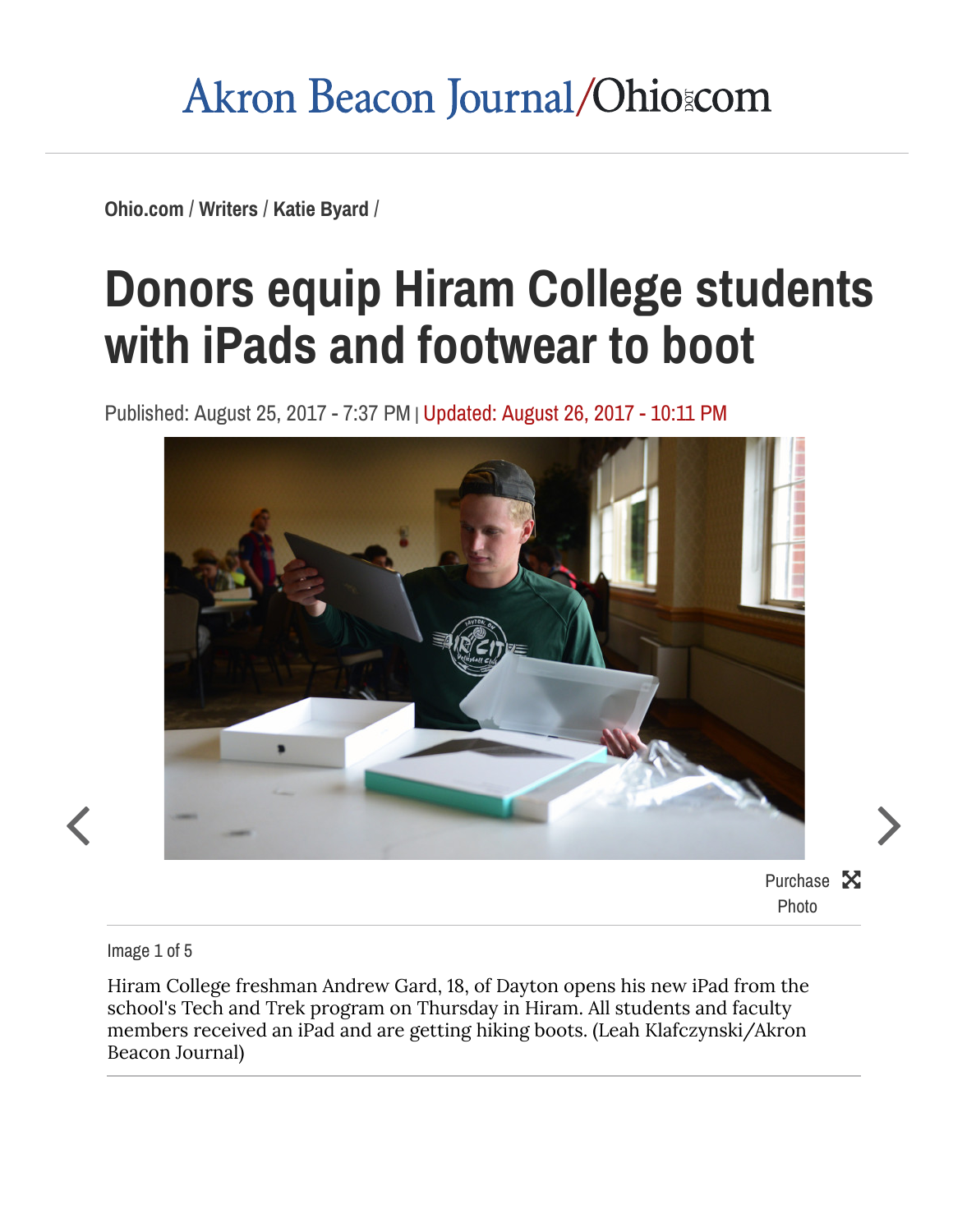### By Katie Byard

Beacon Journal staff writer

Hours after checking into their dorm rooms this week, freshmen at Hiram College all got iPad Pros.

On Sunday, they'll get hiking boots.

The giveaway — supported through private donors and a corporate gift from Red Wing Shoe Co. — is central to the college's new Tech and Trek program.

All of the roughly 800 full-time traditional students at the small, liberal-arts school in Portage County will get the iPads, as well as a free pair of Vasque hiking boots (made by Red Wing) that retail for about \$170.

The idea is to enhance learning in the classroom as well as encourage students to use the mobile technology during out-of-the-classroom experiences.

Alexis Robinson, 18, of Cleveland, was among the freshmen eagerly unboxing their iPads this week.

Though she used a laptop during high school, she knew the iPad Pro was a more sophisticated device that came loaded with apps.

"I wasn't as psyched about the boots, but I think it's going to be good," she said. "Participation is good in college. They [college staffers] told us today, 'Don't stay in your dorm. Get involved.' So I guess things like hiking are important."

Hiram College President Lori E. Varlotta came up with the Tech and Trek program after attending a gathering of educators at Apple headquarters in Cupertino, Calif., and learned there were some eight to 10 U.S. colleges and universities where all students and all faculty members have their own iPads.

Hiram College will be the first four-year institution in Ohio to have such a program.

"I wanted to be one of those colleges," Varlotta said. "I wanted to go about it in a very different way," adding the "trek" aspect.

"We really want to get our students more involved in learning that keeps them active" and engaged with their surroundings, she said, "as opposed to sedentary learning that has them typing on a keyboard."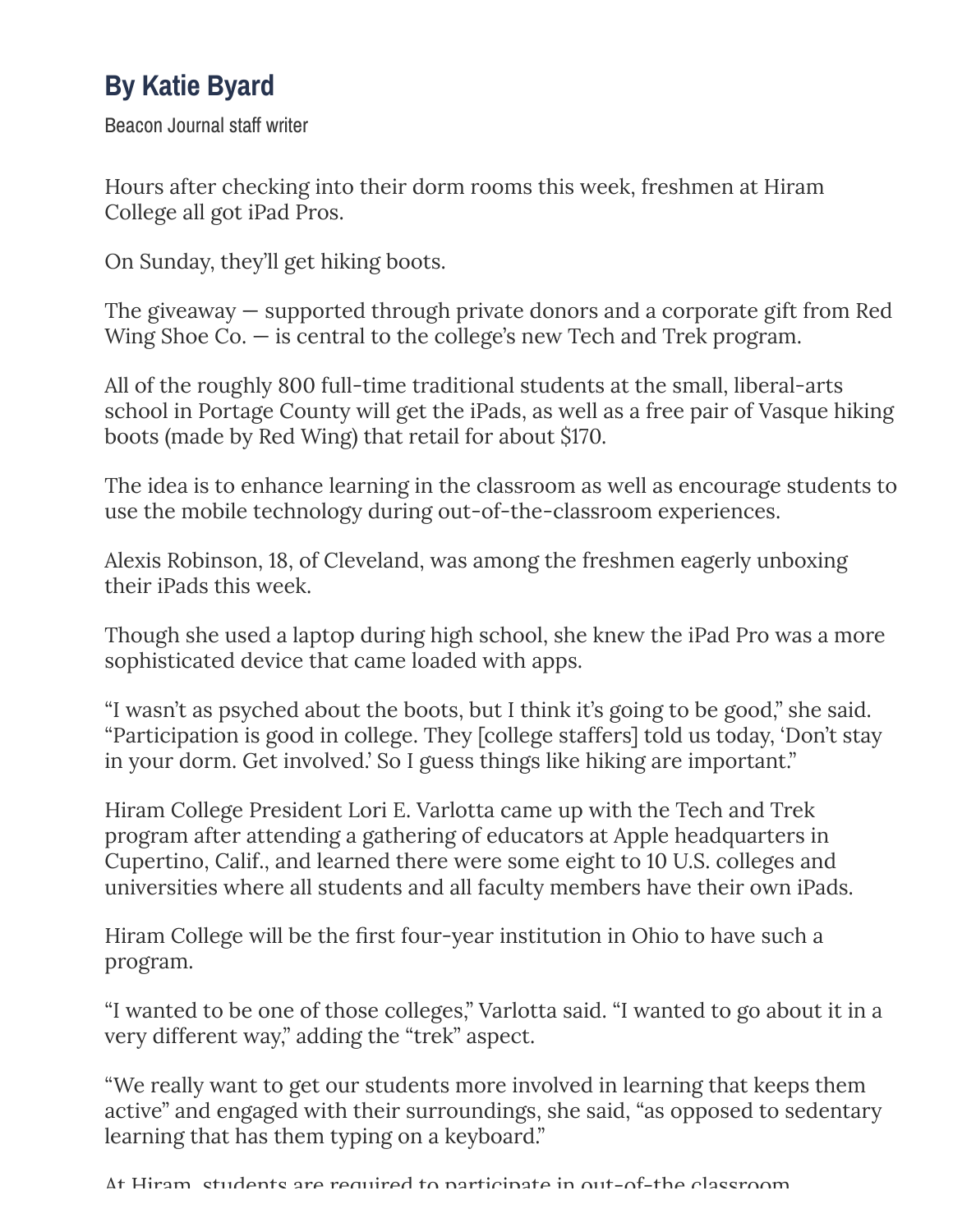At Hiram, students are required to participate in out-of-the classroom experiences, such as study-abroad programs and internships.

Varlotta envisions students studying abroad, for example, using the mobile devices to enliven their journals with photos and videos.

#### Grab a pencil, too

Colleges are behind when it comes to use of mobile technology, Varlotta said, noting it's much more common for high schools to incorporate students' use of mobile technology "into everyday teaching and learning."

Kole Jaber, 18, of Mogadore, said the iPad Pros will be much more helpful than the technology he used in high school.

Tablets he had in high school were "cheap and they never really panned out. People broke them."

Along with the iPads, Hiram students received keyboards and an Apple pencil  $-$  a specialized stylus for writing and drawing on the iPad, as well as highlighting passages in ebooks.

For Tech and Trek, Hiram upgraded its wireless network, allowing for students to be outside and connect to Wi-Fi, noted Matthew McKenna, director of learning technologies at the college. He joined the school this summer to head the Tech and Trek program.

Hiram students will gather on campus this Sunday for the launch of the initiative.

Activities will include discussions of being "mindful" when it comes to the technology," college officials said.

"I didn't want to be a school that simply distributed devices under the perception that more technology is always better," Varlotta said.

Hiram biology professor Brad Goodner said he is "bringing the iPad into all my classes. I'm jumping in with both feet. Biology is such a visual field."

At the same time, he said, it's important students know when to put their devices away.

"There's always going to be a need for that one-on-one or that small-group discussion when you don't need the technology," he said. "You need to be in the moment with somebody else."

On Sunday, as part of the Tech and Trek launch, students will take a hike with 1977 graduate Dean Scarborough and his wife, Janice Bini, whose \$2.1 million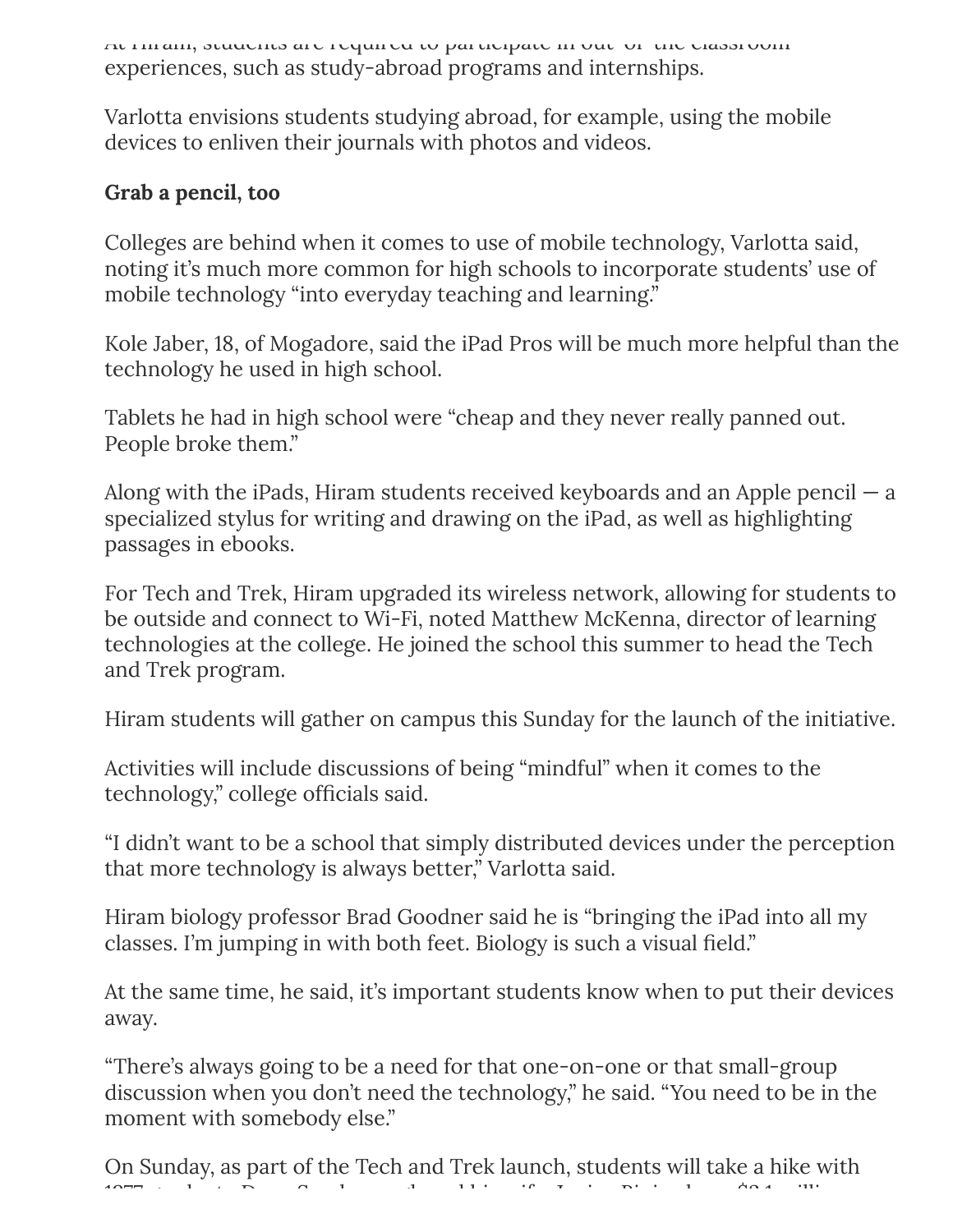1977 graduate Dean Scarborough and his wife, Janice Bini, whose \$2.1 million donation made Tech and Trek possible.

It's the largest single gift in the school's history. Tuition for the 2017-2018 year is \$32,700 — higher than tuition at Ohio's public four-year schools. But most Hiram students do not pay that amount; 98 percent of traditional students receive financial aid.

Hiram College officials note that the percentage of students who are firstgeneration college students is 35 to 40 percent.

Katie Byard can be reached at 330-996-3781 or [kbyard@thebeaconjournal.com.](mailto:kbyard@thebeaconjournal.com) You can follow her @KatieByardABJ on Twitter or on Facebook at [http://www.facebook.com](http://www.facebook.com/).

## Local journalism. More essential than ever.

[Subscribe](https://www.ohio.com/akron/subscriber-options) to the Akron Beacon Journal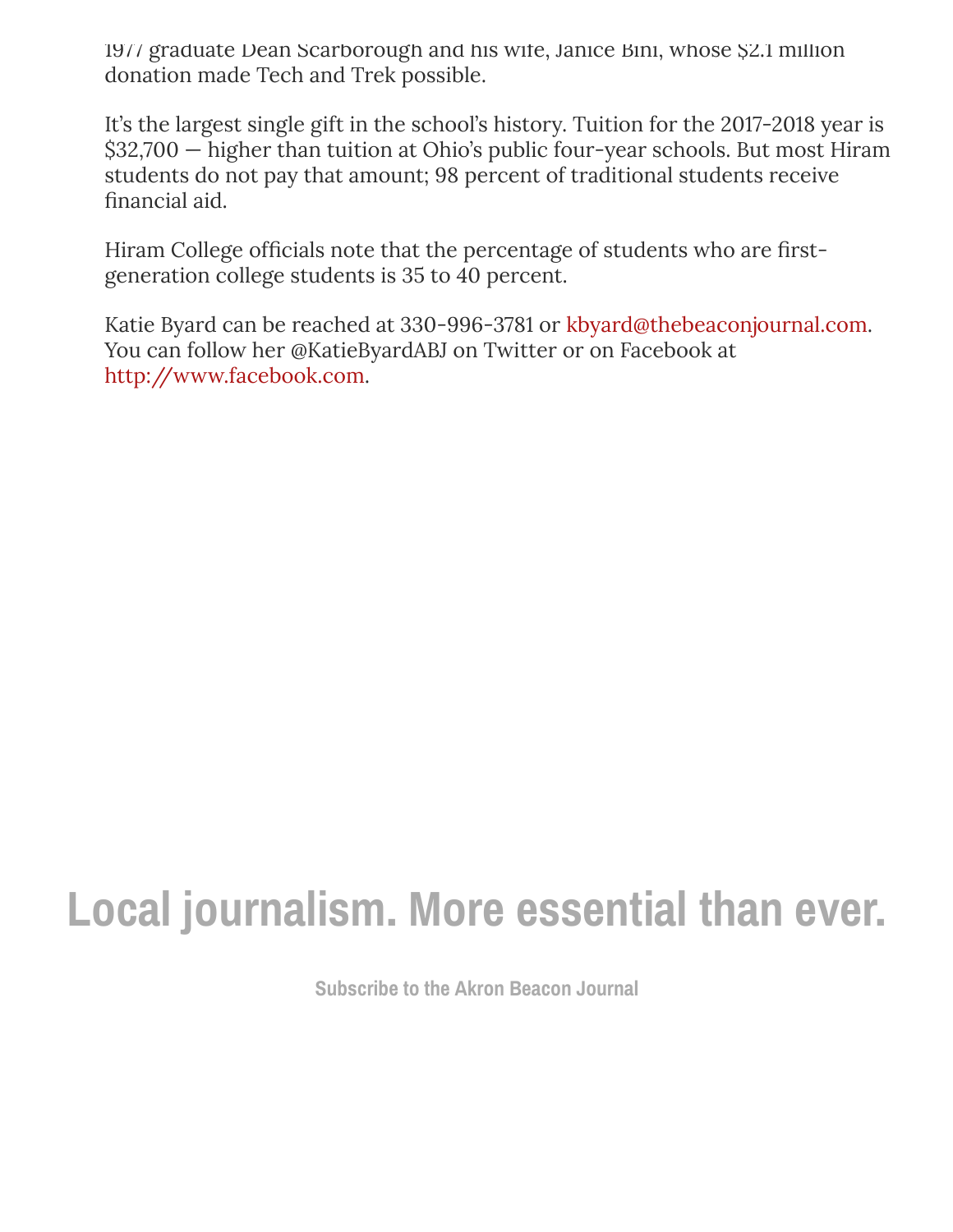

Terms Of Use & [Service](https://www.ohio.com/akron/about/terms-of-service) • [Copyright](https://www.ohio.com/akron/about/copyright)

© 2017 The Akron Beacon Journal • [Ohio.com](https://www.ohio.com/) • 44 E. Exchange Street, Akron, Ohio 44308

 $f - y$